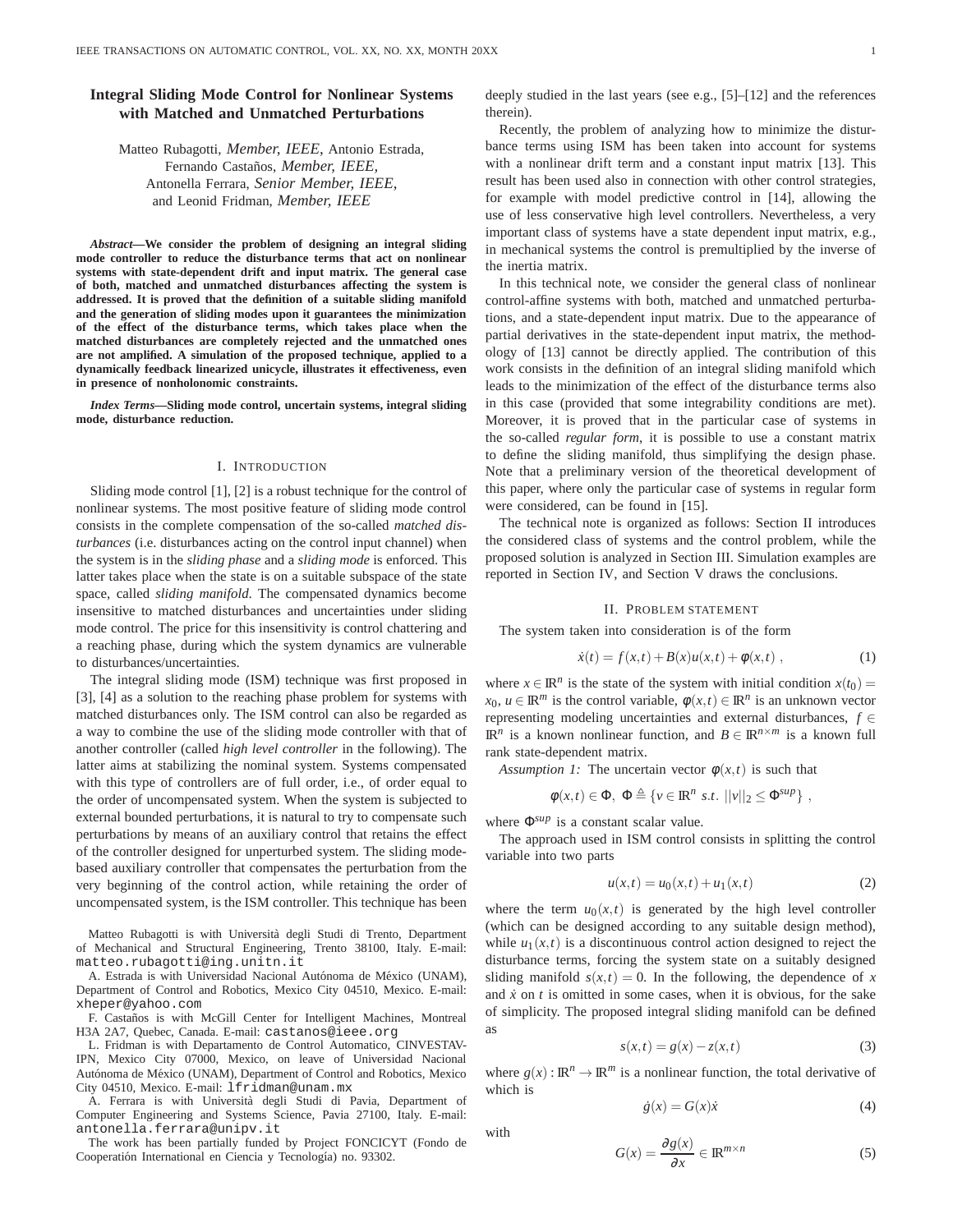representing the Jacobian matrix, and the integral term  $z(x,t)$  is

$$
z(x,t) = g(x_0) + \int_{t_0}^t G(x) (f(x,\tau) + B(x)u_0(x,\tau)) d\tau.
$$
 (6)

First of all, note that the system is in sliding mode at the initial time instant, i.e.  $s(x_0, t_0) = 0$ . Also, note that the integral sliding manifold in (3) is analogous to those proposed in [6] and [13], with the main difference that in our case the matrix  $G(x)$  is not imposed to be constant, and is specifically designed to minimize the effect of the unmatched disturbances. The following assumption is required.

*Assumption 2:*  $G(x)$  is such that

$$
rank(G(x)B(x)) = m, \forall x \in \mathbb{R}^n.
$$
 (7)

The control law is designed relying on the *unit vector* approach [2], where one has

$$
u_1(x,t) = -\rho(x,t) \frac{(G(x)B(x))^\top s(x,t)}{|| (G(x)B(x))^\top s(x,t) ||_2}
$$
 (8)

with  $\rho \in \mathbb{R}$  a gain that guarantees the enforcing of the state motion on the sliding manifold, provided that Assumptions 1 and 2 hold.

In practice, the ideal aim of the ISM strategy would be to keep at zero the difference between the nominal and perturbed evolutions of the system. Taking into account that this could be done only when  $n = m$ , in the general case  $m < n$  one has that only the projection of the difference between the two state evolutions along the projection onto the span of the rows of  $G(x)$  can be kept equal to zero.

The uncertain vector  $\phi$  for a system in form (1) can always be expressed by separating the matched disturbance  $\phi_M$  from the unmatched one  $\phi_{U}$ , as follows

$$
\phi(x,t) = \phi_M(x,t) + \phi_U(x,t) \tag{9}
$$

$$
\phi_M(x,t) \quad \triangleq \quad B(x)B^+(x)\phi(x,t) \tag{10}
$$

$$
\phi_U(x,t) \quad \triangleq \quad B^\perp(x)B^{\perp+}(x)\phi(x,t) \tag{11}
$$

where  $B^{\perp}(x) \in \mathbb{R}^{n \times (n-m)}$  is a matrix with independent columns that span the null space of *B*(*x*), i.e.  $B^{\perp\top}(x)B(x) =$  $\mathbf{0}_{(n-m)\times m}$ , rank $(B^{\perp}(x)) = n-m$ . Moreover,  $B^+(x)$  is the left pseudoinverse of *B*(*x*), i.e.,  $B^+(x) \triangleq (B^{\top}(x)B(x))^{-1}B^{\top}(x)$ . Analogously, we have  $B^{\perp +}(x) \triangleq (B^{\perp \top}(x)B^{\perp}(x))^{-1}B^{\perp \top}(x)$ . This separation principle relies on Proposition 1 in [13], which ensures that  $I_n = B(x)B^+(x) + B^{\perp}(x)B^{\perp+}(x)$  for any full rank *B*(*x*), being  $I_n \in \mathbb{R}^{n \times n}$  an identity matrix. Thus, given the rank condition on  $B(x)$ , the decomposition (10)-(11) is without loss of generality. To determine the state equations when the state is confined to the sliding manifold, the equivalent control method [16] is used. This consists in forcing the derivative of  $s(x,t)$  equal to zero, then determining the value of the equivalent control, and finally substituting it into the state equations. In the present case, the derivative of  $s(x,t)$  is

$$
s(x,t) = G(x)\dot{x} - \dot{z}(x,t)
$$
  
=  $G(x)\Big[f(x,t) + B(x)(u_0(x,t) + u_1(x,t) + B^+(x)\phi(x,t))$   
+  $\phi_U(x,t) - f(x,t) - B(x)u_0(x,t)\Big]$   
=  $G(x)B(x)(u_1(x,t) + B^+(x)\phi(x,t)) + G(x)\phi_U(x,t)$  (12)

Then, the equivalent control, defined as the continuous control variable such that  $\dot{s}(x,t) = 0$ , results being

$$
u_{1eq}(x,t) = -B^{+}(x)\phi(x,t) - (G(x)B(x))^{-1}G(x)\phi_U(x,t) .
$$
 (13)

Substituting this value into the system equation (1), one has that the matched disturbance is eliminated, and the trajectories of the system at the sliding manifold are given by

$$
\dot{x}_{eq} = f(x,t) + B(x)u_0(x,t) + (I - B(x)(G(x)B(x))^{-1}G(x))\phi_U(x,t)
$$

In conclusion, the action of the ISM control strategy has transformed the original uncertain term  $\phi(x,t)$  into a new term

$$
\phi_{eq}(x,t) \triangleq (I - B(x)(G(x)B(x))^{-1}G(x))\phi_U(x,t). \tag{14}
$$

An optimal choice of the state-dependent matrix  $G(x)$  would minimize this term. The goal of the reminder of this work is then to solve the following problem.

*Problem 1:* For system (1) fulfilling Assumptions 1 and 2, find a function  $g^*(x)$  such that

$$
\frac{\partial g^*(x)}{\partial x} \triangleq G^*(x) = \underset{G(x) \in \mathbb{R}^{m \times n}}{\arg \min} ||\phi_{eq}(x,t)||_2 . \tag{15}
$$

### III. THE PROPOSED SLIDING MANIFOLD

### *A. Case 1: system in general form*

A general result is hereafter introduced for the minimization of the equivalent disturbance (14) for system (1), when the ISM control strategy is applied. First of all, consider the distribution given by

$$
\Delta(x) = \text{span}\left\{B_i^{\perp}(x)\right\}, \ i = 1, \dots, n-m \tag{16}
$$

where  $B_i^{\perp}$  stands for the  $i - th$  column of  $B^{\perp}$ . We introduce the following assumption.

*Assumption 3:*  $\Delta(x)$  is involutive, i.e.

$$
\[B_i^{\perp}(x), B_j^{\perp}(x)\] = \frac{\partial B_j^{\perp}(x)}{\partial x} B_i^{\perp}(x) - \frac{\partial B_i^{\perp}(x)}{\partial x} B_j^{\perp}(x) \in \Delta(x),
$$
  
 
$$
\forall i, j = 1, ..., n - m \quad (17)
$$

where  $[\cdot, \cdot]$  is the Lie bracket of two vector fields.

*Lemma 1:* If Assumption 3 is fulfilled, there exists a function  $\tilde{g}(x)$ such that

$$
\frac{\partial \tilde{g}(x)}{\partial x} \triangleq \tilde{G}(x) = M(x)B^{\top}(x)
$$
\n(18)

where  $M(x) \in \mathbb{R}^{m \times m}$  is a full rank matrix. Note that (18) guarantees that Assumption 2 holds.

*Proof:* According to Frobenius' Theorem (see, e.g., [17]), the involutivity of  $\Delta(x)$  is equivalent to the existence of *m* independent functions  $\tilde{g}_i(x)$  such that

$$
\frac{\partial \tilde{g}_i(x)}{\partial x} B_j^{\perp}(x) = 0 \qquad \text{for all } 1 \le i \le m, 1 \le j \le n - m
$$

or, more compactly,  $\tilde{G}(x)B^{\perp}(x) = 0$ . Since the *m* columns of  $\tilde{G}^{\top}(x)$ are independent, they span the orthogonal complement of  $\Delta(x)$ . That is,

$$
\text{span}\left\{\tilde{G}_i^\top(x)\right\} = \left(\text{span}\left\{B_i^\perp(x)\right\}\right)^\perp. \tag{19}
$$

Recall that the double orthogonal complement of a closed subspace is equal to the subspace itself [18, p. 118], so (19) is equivalent to  $\text{span}\left\{\tilde{G}_i^\top(x)\right\} = \text{span}\left\{B_i(x)\right\}.$  The columns of  $\tilde{G}^\top(x)$  and  $B(x)$  are bases of the same subspace and the matrix  $M^{\top}(x)$  in (18) is simply the transformation matrix relating them.

*Remark 1:* The sufficiency part of the proof of Frobenius Theorem is constructive, thus providing an explicit procedure for finding  $\tilde{g}(x)$ [17, pp. 24–26].

The main result of the paper is now formulated.

*Theorem 1:* Consider system (1) fulfilling Assumptions 1 and 3. Then,  $\tilde{g}(x)$  solves Problem 1. Moreover, the resulting equivalent disturbance (14) is such that

$$
||\phi_U(x,t)||_2 = \min_{G^*(x) \in \mathbb{R}^{m \times n}} ||\phi_{eq}(x,t)||_2
$$
 (20)

*Proof:* First of all, note that Assumption 3 leads to the fulfillment of Lemma 1. Therefore, if  $G(x) = \tilde{G}(x) = M(x)B^{\top}(x)$ , it automatically follows that Assumption 2 is also fulfilled, because  $B(x)$  is full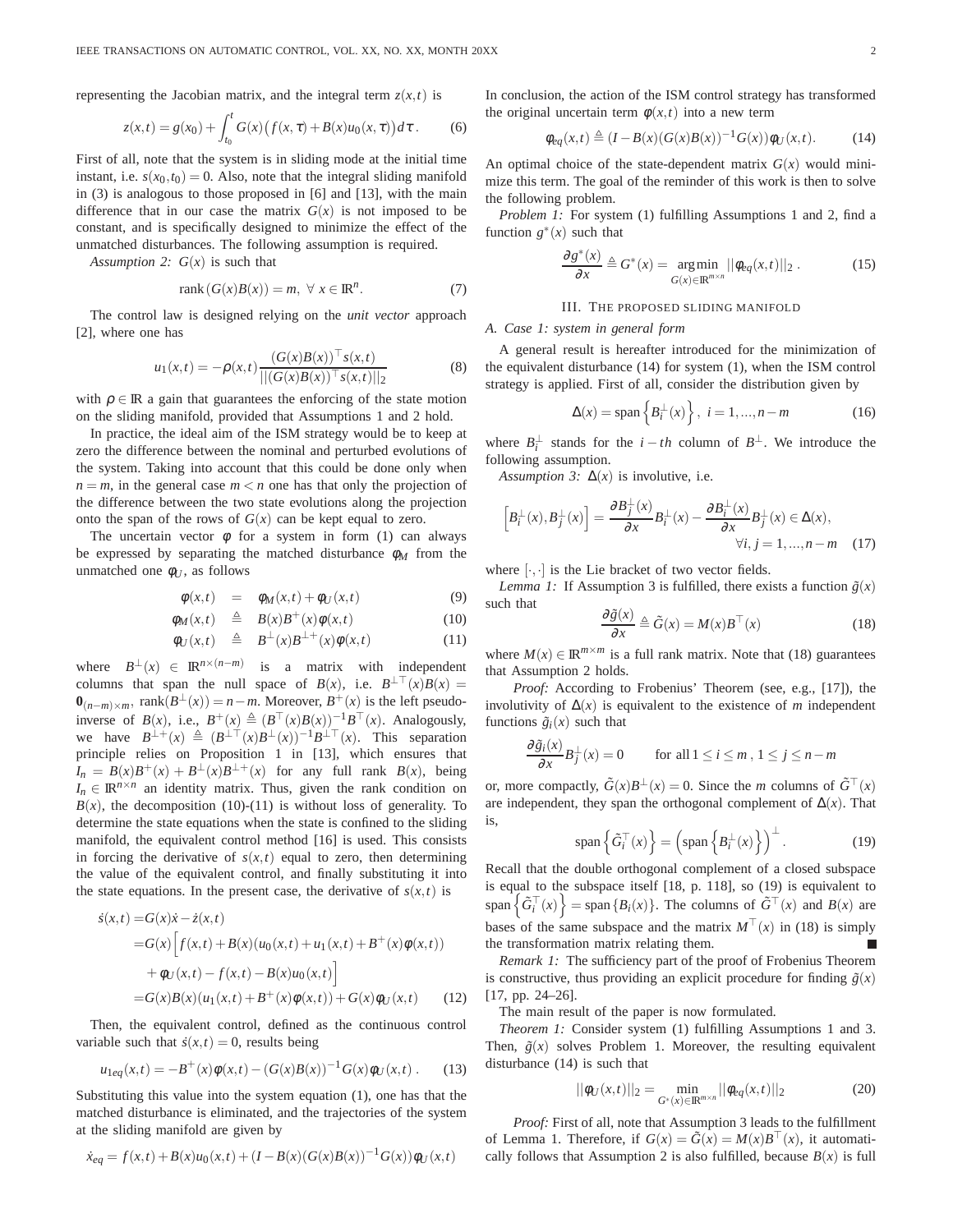rank. Then, if one sets  $g(x) = \tilde{g}(x)$ , it makes sense to face Problem 1 with the given assumptions. Analogously to [13], define

$$
\varphi(x,t) \triangleq (G(x)B(x))^{-1}G(x)\varphi_U(x,t)
$$

Remarking that

$$
||\phi_U(x,t) - B(x)\phi(x,t)||_2 = ||I - B(x)(G(x)B(x))^{-1}G(x))\phi_U(x,t)||_2
$$

we reformulate Problem 1 as the problem of finding  $\varphi^*(x,t)$  such that

$$
\varphi^*(x,t) = \underset{\varphi(x) \in \mathbb{R}^m}{\arg \min} ||\varphi_U(x,t) - B(x)\varphi(x,t)||_2.
$$

According to the projection theorem in [18, p. 51], an explicit solution is  $\varphi^*(x,t) = B^+(x)\varphi_U(x,t)$ . Substituting the value of  $\tilde{G}(x)$ , it yields

$$
\varphi(x,t) = (G(x)B(x))^{-1} G(x)\varphi_U(x,t)
$$
  
= 
$$
(M(x)B^{\top}(x)B(x))^{-1} M(x)B^{\top}(x)\varphi_U(x,t)
$$
  
= 
$$
B^+(x)\varphi_U(x,t) = \varphi^*(x,t)
$$

According to Lemma 1, Assumption 3 implies the existence of  $\tilde{g}(x)$ generating the Jacobian matrix  $\tilde{G}(x)$ . Finally, since given a matrix *A* ∈ **IR**<sup>*n*×*m*</sup>, one has (see, e.g. [13])  $||I - A(A^T A)^{-1}A^T||_2 = 1$ , using *A* = *B*(*x*) one can see that  $||I - B(x)(B<sup>T</sup>(x)B(x))^{-1}B<sup>T</sup>(x)||_2 = 1$ , ∀*x* ∈  $\mathbb{R}^n$ , which leads to (20). This implies that it is not possible to obtain an equivalent disturbance with a 2-norm which is smaller than the 2-norm of the unmatched disturbance.

#### *B. Case 2: system in regular form*

Hereafter, we focus on the task of finding a simple solution for choosing  $g(x)$ , when the system structure falls into a precise family, as follows.

*Assumption 4:* System (1) is such that it can be written in the following regular form

$$
\dot{x}_{[1]}(t) = f_{[1]}(x, t) + \phi_{[1]}(x, t) \tag{21}
$$

$$
\dot{x}_{[2]}(t) = f_{[2]}(x,t) + \bar{B}(x)u(x,t) + \phi_{[2]}(x,t)
$$
\n(22)

where  $x_{[1]} \in \mathbb{R}^{n-m}$ ,  $x_{[2]} \in \mathbb{R}^m$ ,  $[f_{[1]} \ f_{[2]}]^{\top} = f$ ,  $\bar{B} \in \mathbb{R}^{m \times m}$  is a full rank matrix, while  $\phi_{[2]} \in \mathbb{R}^m$  and  $\phi_{[1]} \in \mathbb{R}^{n-m}$  are the matched and unmatched disturbances, respectively, clearly separable in this form.

Such a structure for the system is often found in the sliding mode control literature, where it is widely used thanks to its nice properties (see, e.g. [1]). By virtue of Assumption 4, for the system that we are considering, it is possible to simply get

$$
\begin{aligned}\n\phi_M(x,t) &= \begin{bmatrix} 0 & \dots & 0 & \phi_{[2]_1} & \dots & \phi_{[2]_m} \end{bmatrix}^\top \\
\phi_U(x,t) &= \begin{bmatrix} \phi_{[1]_1} & \dots & \phi_{[1]_{n-m}} & 0 & \dots & 0 \end{bmatrix}^\top.\n\end{aligned}
$$

In the following corollary it is shown that, for systems in regular form, it is possible to use a simple linear sliding manifold in the ISM controller design.

*Corollary 1:* For system (1) fulfilling Assumptions 1 and 4, Problem 1 can be solved by a linear function  $\tilde{g}(x) = \tilde{G}x$ .

*Proof:* If Assumption 4 holds, one has

$$
B^{\perp}(x) = \left[ \begin{array}{c} \tilde{B}(x) \\ \mathbf{0}_{m \times (n-m)} \end{array} \right]
$$

where  $\tilde{B} \in \mathbb{R}^{(n-m)\times(n-m)}$  is a full rank matrix. If we consider the *i*−*th* and *j*−*th* columns of *B*<sup>⊥</sup>(*x*), it yields

$$
\frac{\partial B_j^{\perp}(x)}{\partial x} B_i^{\perp}(x) - \frac{\partial B_i^{\perp}(x)}{\partial x} B_j^{\perp}(x) =
$$
\n
$$
\begin{bmatrix}\n\frac{\partial B_{j,1}^{\perp}}{\partial x_1} & \cdots & \frac{\partial B_{j,1}^{\perp}}{\partial x_n} \\
\vdots & \ddots & \vdots \\
\frac{\partial B_{j,n-m}^{\perp}}{\partial x_1} & \cdots & \frac{\partial B_{j,n-m}^{\perp}}{\partial x_n} \\
0 & \cdots & 0\n\end{bmatrix}\n\begin{bmatrix}\nB_{i,1}^{\perp} \\
\vdots \\
B_{i,n-m}^{\perp} \\
0\n\end{bmatrix}
$$
\n
$$
=\n\begin{bmatrix}\n\frac{\partial B_{i,1}^{\perp}}{\partial x_1} & \cdots & \frac{\partial B_{j,1}^{\perp}}{\partial x_n} \\
\vdots & \ddots & \vdots \\
0 & \cdots & 0\n\end{bmatrix}\n\begin{bmatrix}\nB_{j,1}^{\perp} \\
B_{j,n-m}^{\perp} \\
0\n\end{bmatrix} =\n\begin{bmatrix}\n\bar{x} \\
\bar{x} \\
\bar{x} \\
\bar{x} \\
\bar{x} \\
\bar{x} \\
\bar{x} \\
\bar{x}\n\end{bmatrix}
$$
\n
$$
=\n\begin{bmatrix}\n\frac{\partial B_{i,1}^{\perp}}{\partial x_1} & \cdots & \frac{\partial B_{i,1}^{\perp}}{\partial x_n} \\
\frac{\partial B_{j,n-m}^{\perp}}{\partial x_1} & \cdots & \frac{\partial B_{j,n-m}^{\perp}}{\partial x_n} \\
0 & \cdots & 0 \\
0 & \cdots & 0\n\end{bmatrix} =\n\begin{bmatrix}\n\bar{x} \\
\bar{y} \\
\bar{z} \\
\bar{z} \\
\bar{z} \\
\bar{z} \\
\bar{z}\n\end{bmatrix}.
$$

Since the result of any Lie bracket belongs to the span of the columns of  $B^{\perp}$ , the distribution  $\Delta(x)$  is involutive, i.e., Assumption 3 is fulfilled (and consequently Assumption 2, which again allows us to refer to Problem 1). Theorem 1 can thus be applied, which leads to the possibility of explicitly finding an integral sliding manifold which minimizes the equivalent disturbance. In particular, the function  $\tilde{g}(x)$ can be chosen such that its Jacobian matrix is  $\tilde{G}(x) = M(x)B^{\top}(x)$ , choosing  $M(x)$  as  $M(x) = N\overline{B}^{-\top}(x)$ , where  $N \in \mathbb{R}^{m \times m}$  is any constant full rank matrix. It yields

$$
\tilde{G}(x) = N\bar{B}^{-\top}(x)B^{\top}(x) = N\bar{B}^{-\top} \begin{bmatrix} 0 & \bar{B}^{\top} \end{bmatrix} = \begin{bmatrix} 0 & N \end{bmatrix} = \tilde{G}
$$

Therefore,  $\tilde{g}(x) = \tilde{G}x = \begin{bmatrix} 0 & N \end{bmatrix}x$ .

*Remark 2:* This result has a very intuitive meaning: like in the case analyzed in [13] for a constant value of  $B(x)$ , it is clear that the sliding manifold must be defined such that the ISM control action is not trying to compensate the unmatched disturbance, because any attempt to do it would increase the norm of the equivalent disturbance. In fact, the function  $\tilde{g}(x)$  can be expressed as  $\tilde{g}(x) = Nx_{[2]}$ , which means that the ISM control variable  $u_1(t)$  only acts on  $\phi_M(x,t)$ . This result is possible also in the state-dependent case because the matched disturbance and the control variable act on the same state components at any time instant: as a consequence, the unmatched uncertainties cannot, in any past, present of future time instant, act on the same direction of the matched one and this ensures a "separation" property which makes possible to use a simple sliding manifold to optimize the performances.

## IV. A CASE STUDY: DYNAMIC FEEDBACK LINEARIZATION OF THE UNICYCLE

In this section the proposed method will be applied to the unicycle, a very common example of nonholonomic system in mobile robotics (the reader can refer to [19] for an overview on this kind of systems). Without taking the disturbance terms into account, we introduce the kinematic model of the nominal system as

$$
\dot{x}_1(t) = u_{v0}(t)\cos x_3(t)
$$
  
\n
$$
\dot{x}_2(t) = u_{v0}(t)\sin x_3(t)
$$
  
\n
$$
\dot{x}_3(t) = u_{\omega 0}(t)
$$

where  $(x_1, x_2)$  is the position of the robot in Cartesian coordinates in the world reference frame, while  $x_3$  is its orientation with respect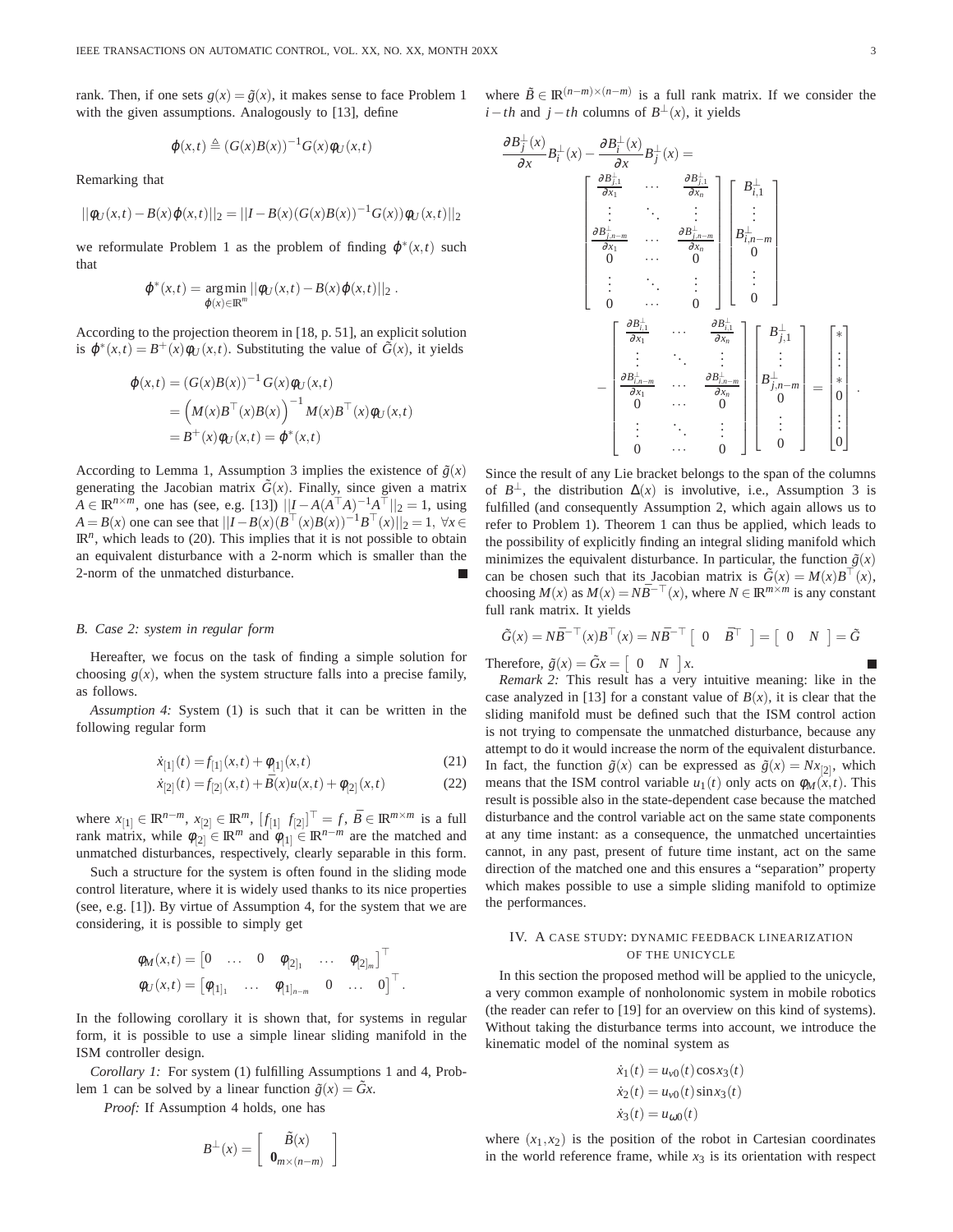to the  $x_1$ -axis;  $u_y$  and  $u_{\omega}$  represent the translational and rotational velocities, respectively, which are regarded as inputs. Note that  $u_0 \triangleq [u_{\nu 0} \ u_{\omega 0}]^\top$  is the high level control variable. Therefore, we are considering a third order system with state  $x \triangleq [x_1 \ x_2 \ x_3]$  and two inputs. A possible high level controller for this system was introduced in [20] using dynamic feedback linearization. The structure of the controller is

$$
\dot{\xi}(t) = v_1(t)\cos x_3(t) + v_2(t)\sin x_3(t)
$$
  
\n
$$
u_{v0}(t) = \xi(t)
$$
  
\n
$$
u_{\omega0}(t) = \frac{-v_1\sin x_3(t) + v_2(t)\cos x_3(t)}{\xi(t)}
$$

where  $\xi \in \mathbb{R}$  is the state of the dynamic compensator [20]. As for the auxiliary control variables  $v_1$  and  $v_2$ , they can be defined according to the following considerations. It is possible to define a new set of coordinates as

$$
z_1(t) = x_1(t)
$$
  
\n
$$
z_2(t) = x_2(t)
$$
  
\n
$$
z_3(t) = \dot{x}_1(t) = \xi(t) \cos x_3(t)
$$
  
\n
$$
z_4(t) = \dot{x}_2(t) = \xi(t) \sin x_3(t)
$$

which leads to the possibility of representing the extended system with two chains of integrators  $\ddot{z}_1(t) = v_1(t), \ddot{z}_2(t) = v_2(t)$ . If the objective is to follow a desired trajectory for  $x_1(t)$  and  $x_2(t)$ , namely  $x_{1d}(t)$  and  $x_{2d}(t)$ , it is possible to design a globally exponentially stabilizing feedback controller defining

$$
v_1(t) = \ddot{x}_{1d}(t) + k_{p1}(x_{1d}(t) - x_1(t)) + k_{d1}(\dot{x}_{1d} - \dot{x}_1(t))
$$
 (23)

$$
v_2(t) = \ddot{x}_{2d}(t) + k_{p2}(x_{2d}(t) - x_2(t)) + k_{d2}(\dot{x}_{2d} - \dot{x}_2(t))
$$
 (24)

with  $k_{p1}$ ,  $k_{d1}$ ,  $k_{p2}$ ,  $k_{d2} > 0$ . Note that this controller requires that the translational velocity of the robot never goes to zero (see [20] for a detailed analysis of this aspect).

If the presence of disturbances is taken into account, the behavior of the unicycle can be quite different than expected, and ISM can be used to reduce the disturbances. The following system is then considered

$$
\dot{x}_1(t) = (u_v(t) + \phi_1(t))\cos x_3(t) - \phi_2(t)\sin x_3(t)
$$
  
\n
$$
\dot{x}_2(t) = (u_v(t) + \phi_1(t))\sin x_3(t) + \phi_2(t)\cos x_3(t)
$$
  
\n
$$
\dot{x}_3(t) = u_\omega(t) + \phi_3(t)
$$

where

$$
\phi(x,t) \triangleq \left[ \begin{array}{c} \phi_1(t) \cos x_3(t) - \phi_2(t) \sin x_3(t) \\ \phi_1(t) \sin x_3(t) + \phi_2(t) \cos x_3(t) \\ \phi_3(t) \end{array} \right]
$$

is the disturbance vector. If we assume that each component of the vector  $\phi$  is in absolute value smaller than a constant  $(\bar{\phi}_1, \bar{\phi}_2,$  $\bar{\phi}_3$ , respectively), we obtain  $\Phi = \sqrt{\bar{\phi}_1^2 + \bar{\phi}_2^2 + \bar{\phi}_3^2}$  (as required in Assumption 1), while the control variables are defined as

$$
u_v(t) = u_{v0}(t) + u_{v1}(t)
$$
  

$$
u_{\omega}(t) = u_{\omega 0}(t) + u_{\omega 1}(t)
$$

 $u_{v1}$  and  $u_{\omega1}$  being the ISM contributions. Note that this system can be written in form (1), with  $f(x,t) = 0$ . To apply the ISM control strategy, we must check if Assumption 3 is fulfilled. The distribution  $\Delta(x)$  is

$$
\Delta(x) = \text{span}\left\{ \left[ \begin{array}{c} -\sin x_3 \\ \cos x_3 \\ 0 \end{array} \right] \right\}
$$

which is involutive since it is spanned by a single vector field. As a consequence, all the assumptions are fulfilled, and the minimization of the disturbance terms can be performed. To define the sliding manifold (3), take

$$
g(x) = \left[ \begin{array}{c} x_3 \\ x_1 \cos x_3 + x_2 \sin x_3 \end{array} \right]
$$

with the corresponding

$$
G(x) = \begin{bmatrix} 0 & 0 & 1 \\ \cos x_3 & \sin x_3 & -x_1 \sin x_3 + x_2 \cos x_3 \end{bmatrix}.
$$

Note that, as expected from Lemma 1, this latter can be written as

$$
G(x) = \underbrace{\begin{bmatrix} 1 & 0 \\ -x_1 \sin x_3 + x_2 \cos x_3 & 1 \end{bmatrix}}_{M(x)} \underbrace{\begin{bmatrix} 0 & 0 & 1 \\ \cos x_3 & \sin x_3 & 0 \end{bmatrix}}
$$

where  $M(x)$  is full rank for all x. The ISM control variable is then computed according to (8). As for the disturbance reduction, exploiting the definition of the unmatched disturbance in (11) (being  $B^{\perp} = [-\sin x_3 \cos x_3 \ 0]^{\top}$ , it can be computed as

$$
\phi_U = \left[ \begin{array}{c} -\phi_2 \sin x_3 \\ \phi_2 \cos x_3 \\ 0 \end{array} \right]
$$

leading to  $||\phi_U(x,t)||_2 = \phi_2(t)$  and therefore  $||\phi_U||_2 \le \bar{\phi}_2$ . The 2-norm of the equivalent disturbance in (14) is obtained as  $||\phi_{eq}(x)||_2 = \phi_2(t)$ . As expected, the maximum norm of the equivalent disturbance coincides with that of the unmatched disturbance. In conclusion, the disturbance term is reduced to  $\Phi = \bar{\phi}_2$ , that is the strongest disturbance reduction obtainable with ISM.

In the simulation example shown in the following, the disturbances are chosen as  $\phi_1(t) = 1.2 \sin(5t)$ ,  $\phi_2(t) = 0.4 \sin(20t)$ ,  $\phi_3(t) =$ 0.8sin(*t*), leading to  $\Phi \simeq 1.5$ . The high level controller in (23)-(24) is designed with  $k_{p1} = k_{p2} = 15$ ,  $k_{d1} = k_{d2} = 1$ , while the ISM control law (8) is defined with a constant gain value  $\rho =$  $\sqrt{\bar{\phi}_1^2 + \bar{\phi}_3^2} \simeq 1.45$ , in order to compensate the matched disturbance  $\phi_M = [\phi_1 \cos x_3 \ \phi_1 \sin x_3 \ \phi_3]^\top$ . Moreover, in order to reduce the socalled chattering effect, the well known equivalent control method [1] is used, applying a linear low-pass filter to the obtained discontinuous control variable. First of all, we show (Fig. 1, top) the path of the unicycle in the  $x - y$  plane in case there is no disturbance and the high level controller only is used. As expected, after a transient (since the initial condition is taken on purpose different from the reference), the unicycle trajectory (solid line) settles on the desired one (dashed line). If the disturbances are added, the high level controller has a poor performance (Fig. 1, middle), since it is not designed to work in their presence. Using the proposed ISM strategy, the bound on the disturbances is reduced to  $\Phi = 0.4$ , and the performance of the overall control law is improving (Fig. 1, bottom). In this last case, we show also (Fig. 2) the time evolution of the control variables  $u<sub>v</sub>$ and  $u_{\omega}$ , and the two components of the sliding manifold  $s$ , namely *s*<sup>1</sup> and *s*2. For the reader's interest, a simulation example for systems in regular form can be found in [15].

#### V. CONCLUSIONS

This paper introduces the definition of an integral sliding manifold for general affine nonlinear systems. Two cases are considered, for the general case it is shown that a solution for the minimization of the disturbance terms (i.e., the matched disturbances are eliminated and the unmatched ones are not amplified) can be obtained if some involutivity properties of the system are fulfilled. For systems in regular form, a linear sliding surface can be exploited, obtaining analogous results. The proposed ISM control law is finally tested on a simulation example of a simple nonholonomic system.